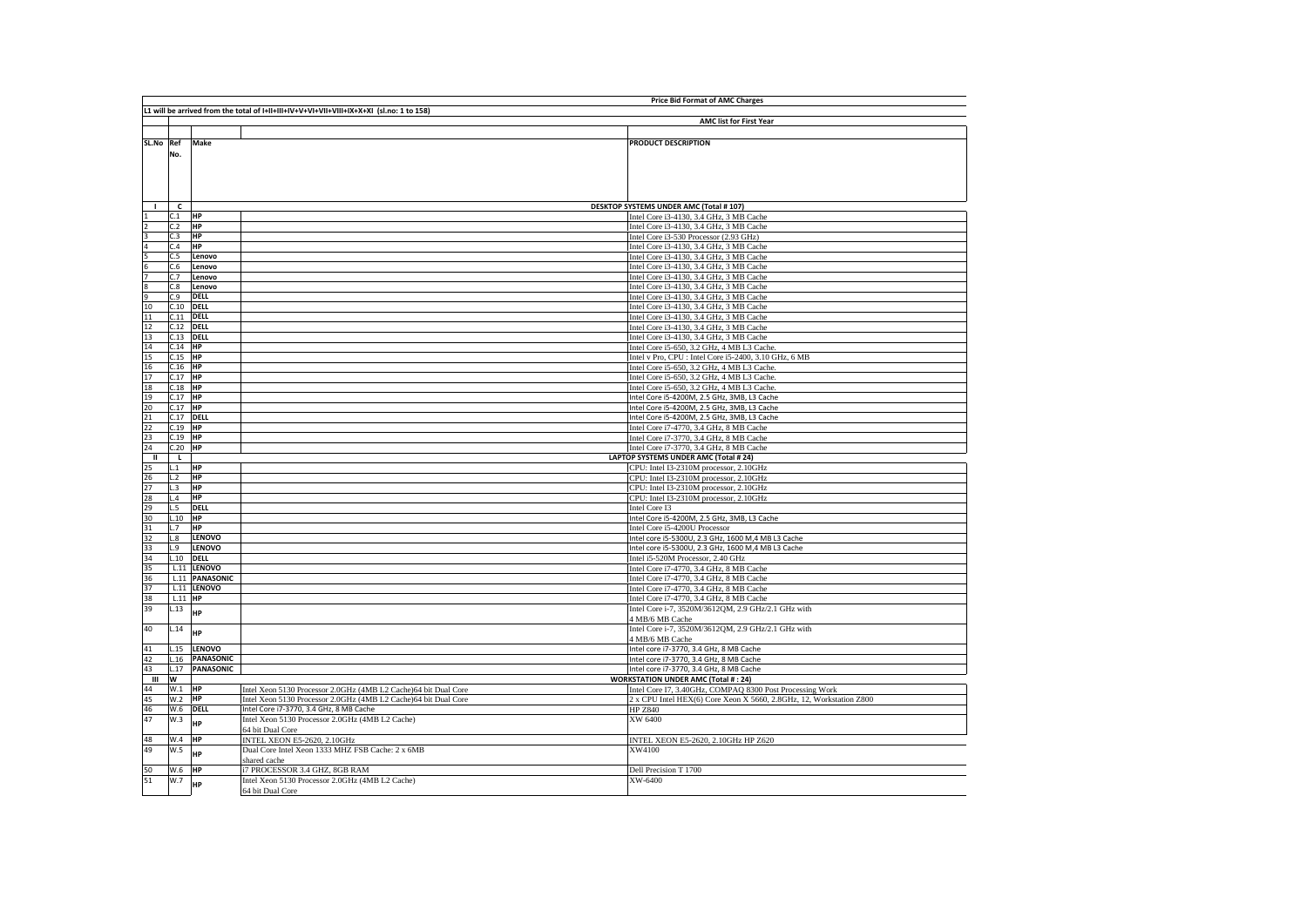| 52           | W.8              | HP          | Intel Xeon 5130 Processor 2.0GHz (4MB L2 Cache)<br>64 bit Dual Core                              | HP Workstation xw 4600                |
|--------------|------------------|-------------|--------------------------------------------------------------------------------------------------|---------------------------------------|
| 53           | W.9              | HP          | INTEL CORE 2 DUO E 6550 PROCESSOR @2.33                                                          | XW 4600                               |
| 54           | W.10             | <b>DELL</b> | GHz, 4 MB L2 cache, 1333 MHz FSB<br>Intel Xeon W 3565 processor, 3.2 GHz, 8 MB L3                | PRECISION T3500                       |
|              |                  |             | Cache 4.8 GTPS                                                                                   |                                       |
| 55           | <b>W.11 DELL</b> |             |                                                                                                  | <b>GRAPHICS OCTANE 2</b>              |
| 56           | W.12             | DELL        | Dual Core Intel Xeon 1333 MHZ FSB Cache: 2 x 6MB<br>shared cache                                 | PRECISION T5400                       |
| 57           | W.13             | Lenovo      |                                                                                                  | p500                                  |
| IV           | $\mathsf{s}$     |             |                                                                                                  | SERVER SYSTEMS UNDER AMC (Total # 15) |
| 58           | S.1              | HP          | Intel Xeon MP E7310 1.6 GHz, 4 MB Cache, 1066                                                    | PROLIANT DL 580 G5                    |
|              |                  |             | MHz FSB Quad Core Processor                                                                      |                                       |
| 59           | S.2              | HP          | Intel Xeon MP E 7530,1.86 GHz, 12MB L3 Cache,<br>5.86 GT/S Six Core Processor                    | PROLIANT DL580 G7                     |
| 60           | S.3              | HP          | INTEL XEON CORE 2 DUO E 6550 PROCESSOR                                                           | PROLIANT ML570                        |
| 61           | S.4              | <b>HCL</b>  | @2.33 GHz, 4 MB L2 cache, 1333 MHz FSB<br>INTEL XEON PROCESSOR (Dual support) • 3.0 GHz          | Infinity Global Line 2700 EP          |
|              |                  |             | CPU (EM64T) . 2MB L2 CACHE . 800 MHz FSB . Support Intel's new extended Memory 64 bit Technology |                                       |
| $\mathsf{v}$ | $\mathbf{P}$     |             |                                                                                                  | PRINTERS UNDER AMC (Total # 99)       |
| 62           | P.1              | HP          |                                                                                                  | 1600                                  |
| 63           | P.2              | HP          |                                                                                                  | Colour Laserjet CP2025                |
| 64           | P.3              | HP          |                                                                                                  | 2605 DN                               |
| 65           | P.4              | <b>HP</b>   |                                                                                                  | 3055                                  |
| 66           | P.5              | <b>HP</b>   |                                                                                                  | CP1215                                |
| 67           | P.6              | HP          |                                                                                                  | CP1215                                |
| 68           | P.7              | HP          |                                                                                                  | <b>CP4005DN</b>                       |
| 69           | P.8              | HP          |                                                                                                  | OFFICEJETPRO X576TW MFP               |
| 70           | P.9              | <b>HP</b>   |                                                                                                  | OFFICEJETPRO X476DW                   |
| 71           | P.10 HP          |             |                                                                                                  | HP Colour M553                        |
| 72           | P.11 HP          |             | <b>COLOR LASERJET</b>                                                                            | 2600N                                 |
| 73           | $P.12$ HP        |             |                                                                                                  | 4650dn                                |
| 74           | P.13 HP          |             |                                                                                                  | 500 colour M551                       |
| 75           | P.14 HP          |             |                                                                                                  | HP Laserjet CP1025 Color              |
| 76           | P.15 HP          |             |                                                                                                  | LASERJET PRO400 COLOUR                |
| 77           | P.16 HP          |             |                                                                                                  | Pro MFP M476DW                        |
| 78           | P.17 HP          |             |                                                                                                  | <b>CP3525DN</b>                       |
| 79           | P.18 HP          |             |                                                                                                  | <b>CP4005DN</b>                       |
| 80           | P.19             | HP          |                                                                                                  | CP1515N                               |
| 81           | P.20             | <b>HP</b>   |                                                                                                  | Pro CN1415FN Colour MFP               |
| 82           | P.1              | <b>HP</b>   |                                                                                                  | PAGEWIDE JET PRO MFP 477DW            |
| 83           | P.1              | HP          |                                                                                                  | MFPM436N                              |
| 84           | P.22 HP          |             |                                                                                                  | Laserjet 1018                         |
| 85           | P.23 HP          |             |                                                                                                  | HP Laserjet 1010                      |
| 86           | P.24 HP          |             |                                                                                                  | P1007                                 |
| 87           | P.25 HP          |             |                                                                                                  | 1015                                  |
| 88           | $P.26$ HP        |             |                                                                                                  | 1022                                  |
| 89           | P.27 HP          |             |                                                                                                  | 4300                                  |
| 90           | P.28 HP          |             |                                                                                                  | 1300                                  |
| 91           | P.29 HP          |             |                                                                                                  | 1020                                  |
| 92           | P.30 HP          |             |                                                                                                  | 1015                                  |
| 93           | P.31 HP          |             |                                                                                                  | 2300                                  |
| 94           | P.32 HP          |             |                                                                                                  | <b>1020 Plus</b>                      |
| 95           | $P.33$ HP        |             |                                                                                                  | 1018                                  |
| 96           | P.35 HP          |             |                                                                                                  | P1008                                 |
| 97           | P.36 HP          |             |                                                                                                  | P1606dn                               |
| 98           | P.37 HP          |             |                                                                                                  | 1320N                                 |
| 99           | P.38 HP          |             |                                                                                                  | P1606DN                               |
| 100          | P.39 HP          |             |                                                                                                  | Laserjet 3055                         |
| 101          | P.40 HP          |             |                                                                                                  | PRO MFP M128FN                        |
| 102          | $P.41$ HP        |             | <b>BLACK LASERJET</b>                                                                            | MFD M128FN                            |
| 103          | P.42 HP          |             |                                                                                                  | P1606DN                               |
| 104          | P.43 HP          |             |                                                                                                  | Pro MFP 400 M425dn                    |
| 105          | P.44 HP          |             |                                                                                                  | 1536dnf mfp                           |
| 106          | P.45 HP          |             |                                                                                                  | M1522NF                               |
| 107          | P.46             | HP          |                                                                                                  | M 425dn                               |
| 108          | P.47             | HP          |                                                                                                  | <b>HP L1706</b>                       |
| 109          | P.48             | <b>HP</b>   |                                                                                                  | HP LASERJET P3015                     |
| 110          | P.49             | <b>HP</b>   |                                                                                                  | MFP M1213NF                           |
| 111          | P.50             | HP          |                                                                                                  | MFP M128 FN                           |
| 112          | P.51 HP          |             |                                                                                                  | Pro MFP M128fn                        |
| 113          | P.52 HP          |             |                                                                                                  | Pro 400 MFP/M 425dn                   |
|              |                  |             |                                                                                                  |                                       |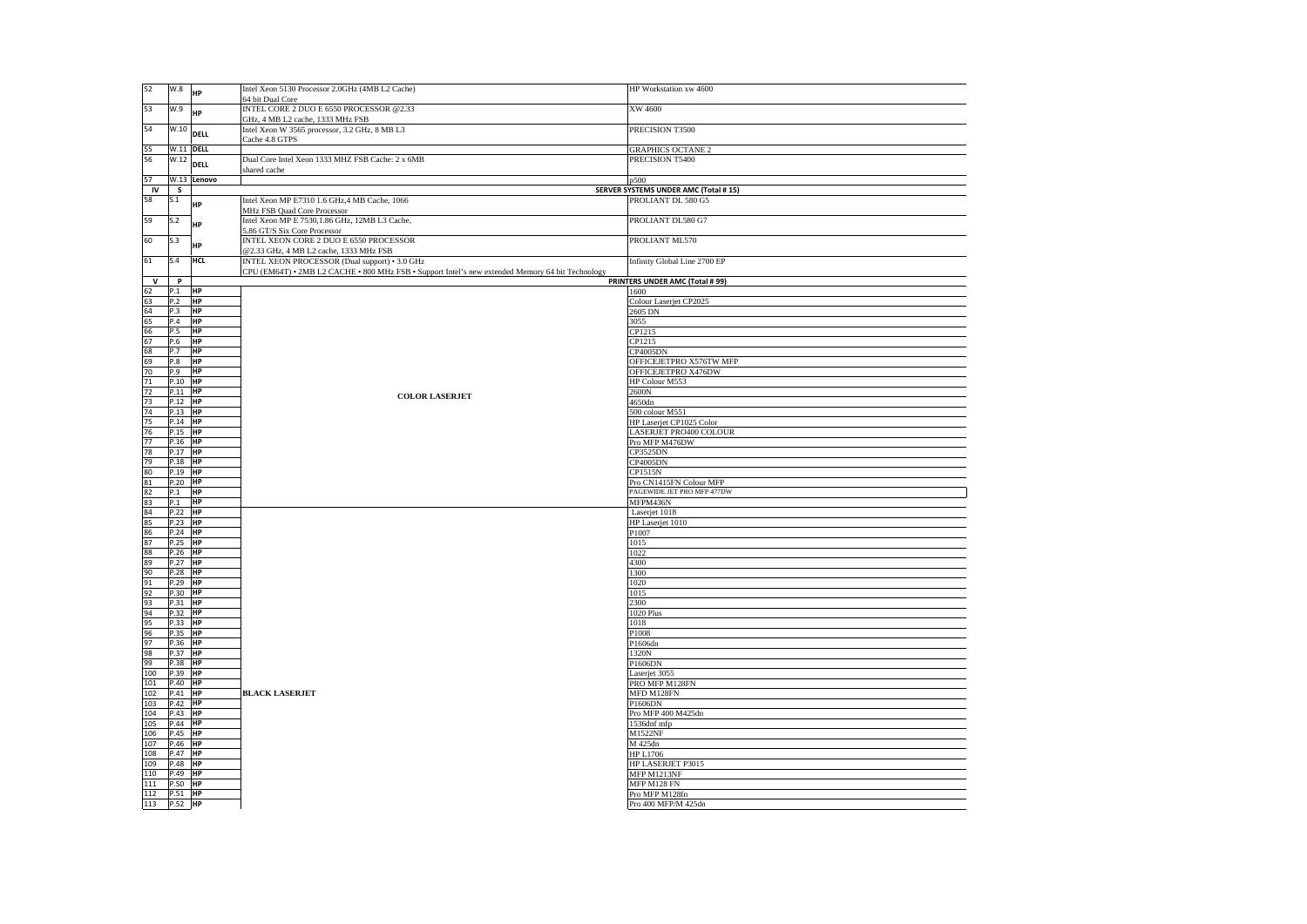| 114  | P.53 HP     |                             |                                                                         | 1522                                                                      |
|------|-------------|-----------------------------|-------------------------------------------------------------------------|---------------------------------------------------------------------------|
| 115  | P.54        | <b>HP</b>                   |                                                                         | P1505N                                                                    |
| 116  | P.55        | HP                          |                                                                         | M1522NF                                                                   |
| 117  | P.56 HP     |                             |                                                                         | P3005DN                                                                   |
| 118  | P.57 HP     |                             |                                                                         | P2015                                                                     |
|      |             |                             |                                                                         |                                                                           |
| 119  | P.58        | HP                          |                                                                         | LASERJET PRO 400 MFP M425D                                                |
| 120  | P.59        | <b>HP</b>                   |                                                                         | LJPRO CM1415                                                              |
| 121  | P.60        | <b>CANON</b>                | <b>MFD Black</b>                                                        | <b>IR 2000</b>                                                            |
| 122  | P.61        |                             |                                                                         | Image Class MF5750                                                        |
| 123  | P.62        |                             |                                                                         | LBP 5970                                                                  |
| 124  | P.63        |                             |                                                                         | Image Class MF4570DN                                                      |
| 125  | P.64        |                             |                                                                         | Xerox/WC 5022                                                             |
| 126  | P.65        |                             |                                                                         | WorkCentre - 5020                                                         |
|      |             |                             | <b>Workcentre Black</b>                                                 |                                                                           |
| 127  | P.66        | <b>Xerox</b>                |                                                                         | 3315                                                                      |
| 128  | P.67        |                             |                                                                         | Workcenter 5845                                                           |
| 129  | P.68        |                             | Workcentre Colour                                                       | XEROX WORK CENTRE 7125 (Colour)                                           |
| 130  | P.69        | Samsung                     | Samsung SCX                                                             | <b>SCX-4521FS</b>                                                         |
| 131  | P.70        | Lexmark                     | Colour Laserjet                                                         | Color Laserjet CS310dn                                                    |
| 132  | P.71        | <b>SHARP</b>                | <b>SHARP MFD</b>                                                        | ARM 160 (Xerox Machine)                                                   |
| 133  | P.72        |                             | <b>SHARP MFD</b>                                                        | AR-5618N                                                                  |
| 134  | P.73        | Kyocera                     |                                                                         | Ecosys FS-1135 MFP                                                        |
| 135  | P.74        |                             |                                                                         | Kyocera FS-1124                                                           |
| 136  | P.75        | <b>Brothers</b>             |                                                                         | <b>HL-2250DN</b>                                                          |
| 137  | P.76        | HP                          | <b>OFFICEJET</b>                                                        | Officejet Pro 6230                                                        |
|      |             |                             |                                                                         |                                                                           |
| 138  | P.77        | <b>HP</b>                   | <b>DESKJET BLACK</b>                                                    | 2050                                                                      |
| 139  | P.78        | <b>DATAMAX</b>              | <b>BARCODE PRINTER</b>                                                  | Barcode Printer (Datamax DMX-E-4203)                                      |
| VI   | SC          |                             |                                                                         | <b>SCANNERS</b> (Total #4)                                                |
| 140  | sc.1        | <b>HP</b>                   | <b>SCANJET</b>                                                          | 3670                                                                      |
| 141  | sc.2        | <b>HP</b>                   |                                                                         | G 3010                                                                    |
| 142  | sc.3        | <b>BARCODE</b>              |                                                                         | Barcode Scanner (Stallion) PSC-QS-2500                                    |
|      |             |                             |                                                                         |                                                                           |
| VII  | $\mathbf N$ |                             |                                                                         | Network Devices (Total #1)                                                |
| 143  | N.1         |                             |                                                                         | <b>KVM 440</b>                                                            |
|      |             |                             |                                                                         |                                                                           |
| VIII | B           |                             |                                                                         | <b>Biometrics (Total #6)</b>                                              |
| 144  | B.1         | <b>Biometrics</b>           |                                                                         | Biometric Finger Scanner + Smart Card with Batterybackup with s/w support |
|      |             |                             |                                                                         |                                                                           |
| IX   | D           |                             |                                                                         | Displays (Total #12)                                                      |
| 145  | D.1         | <b>MONITOR</b>              |                                                                         | INTELLIGENTE(Touch Screen)                                                |
|      |             |                             |                                                                         |                                                                           |
| 146  | D.2         | <b>SONY</b>                 |                                                                         | 32" LED TV with WiFi                                                      |
| 147  | D.3         |                             |                                                                         | 42" LED, SMART TV                                                         |
| 148  | D.4         | <b>SAMSUNG</b>              |                                                                         | 55"LED, MD Series                                                         |
|      |             |                             |                                                                         |                                                                           |
| x    | F.          |                             |                                                                         | FAX MACHINES (Total #2)                                                   |
| 149  | F.1         | Panasonic                   |                                                                         | <b>UF-490 YC</b>                                                          |
| 150  | F.2         | Canon                       |                                                                         | Fax-L140                                                                  |
|      |             |                             |                                                                         |                                                                           |
| XI   | G           |                             |                                                                         | <b>PLOTTERS (Total #2)</b>                                                |
| 151  | G.1         |                             | HP                                                                      | HP Colour                                                                 |
| 152  | G.2         |                             |                                                                         | <b>HP Colour</b>                                                          |
|      |             |                             |                                                                         |                                                                           |
|      |             |                             |                                                                         | <b>WARRANTY 2020 (Total # 28)</b>                                         |
|      |             |                             |                                                                         | <b>DESKTOPS</b>                                                           |
| 153  | C.20        |                             |                                                                         | Dell Optiplex 7450 AIO                                                    |
| 154  | C.20        | Dell                        |                                                                         |                                                                           |
|      |             |                             |                                                                         | HP PAVILION DESKTOP 510-P052IL                                            |
| 155  | C.20        |                             |                                                                         | <b>DELL AIO</b>                                                           |
|      | W           |                             |                                                                         | <b>WORKSTATIONS (Total #2)</b>                                            |
| 156  | W.6 DELL    |                             |                                                                         | Precision tower 7810                                                      |
| 157  | W.6 DELL    |                             |                                                                         | PRECESSION TOWER 7810                                                     |
|      |             |                             |                                                                         |                                                                           |
|      |             |                             |                                                                         | <b>LAPTOPS 2020</b>                                                       |
| 158  |             | X.1 MacBook Air MacBook Air |                                                                         | MacBook Air                                                               |
| XII  |             | <b>Tax Amount</b>           |                                                                         |                                                                           |
|      |             |                             | (please state name of the tax and % of tax applied with applied matrix) |                                                                           |
|      |             |                             |                                                                         | Total Amount (I+II+III+IV+V+VI+VII+VIII+IX+X+XI)                          |
|      |             |                             |                                                                         |                                                                           |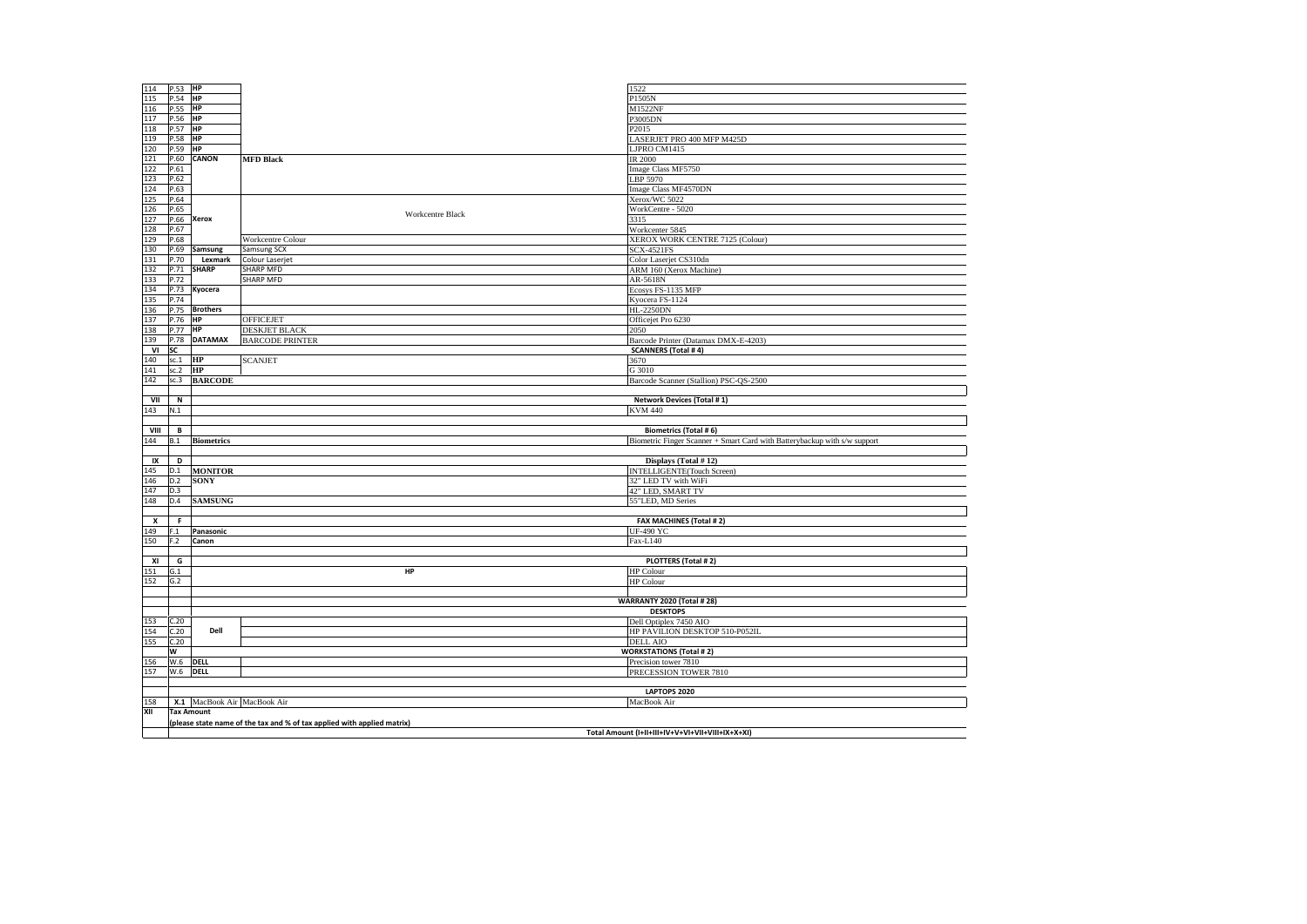|                                                       |                              |                                      |                        | <b>ANNEXURE VI</b> |
|-------------------------------------------------------|------------------------------|--------------------------------------|------------------------|--------------------|
|                                                       |                              |                                      |                        |                    |
|                                                       |                              | Amount in INR                        |                        | Warranty           |
| PRODUCT MODEL                                         | Qty                          | AMC rate<br>per unit<br>per<br>month | Total amount per month |                    |
|                                                       | (A)                          | (B)                                  | $(A) x (B) =$          |                    |
| <b>HP V192</b>                                        | 1                            |                                      |                        |                    |
| HP 406 G1 MT                                          | $\overline{2}$               |                                      |                        |                    |
| HP Elite 7100 MT                                      | 2                            |                                      |                        |                    |
| HP 406G1 MT Business PC<br>HCM 780M THINK VISIONS E74 | $\mathbf{1}$<br>$\mathbf{1}$ |                                      |                        |                    |
| Lenovo 90B6007E1N                                     | $\overline{a}$               |                                      |                        |                    |
| Lenovo IBM Think Centre 9227 AD1                      | $\mathbf{1}$                 |                                      |                        |                    |
| THINK CENTER LENOVO 10A8                              | $\mathbf{1}$                 |                                      |                        |                    |
| DELL S2240L                                           | $\mathbf{1}$                 |                                      |                        |                    |
| DELL E1914HC                                          | 1                            |                                      |                        |                    |
| DELL E1914HVF                                         | 1                            |                                      |                        |                    |
| DELL OPTIPLEX 9020                                    | 3                            |                                      |                        |                    |
| GL2023-BA (MONITOR)                                   | $\overline{c}$<br>28         |                                      |                        |                    |
| HP COMPAQ 8100 ELITE<br>DELL OPTIPLEX 990             | 31                           |                                      |                        |                    |
| HP 8000 SERIES                                        | $\,$ 1                       |                                      |                        |                    |
| HP 202 G2 MT                                          | $\mathbf{1}$                 |                                      |                        |                    |
| COMPAQ 6730S                                          | $\mathbf{1}$                 |                                      |                        |                    |
| HP Pro One 400 G1 AiO                                 | 11                           |                                      |                        |                    |
| HP Pro Desk 400 G2MT                                  | 1                            |                                      |                        |                    |
| <b>VOSTRO 3250</b>                                    | $\overline{c}$               |                                      |                        |                    |
| OPTIPLEX 3020                                         | $\mathbf{1}$                 |                                      |                        |                    |
| HP 8300                                               | 10<br>$\mathbf{1}$           |                                      |                        |                    |
| HP Compaq 8300 SFF                                    |                              |                                      |                        |                    |
| HP Pro Book 4430S Laptop                              | 1                            |                                      |                        |                    |
| HP 15-AU-620TX                                        | $\mathbf{1}$                 |                                      |                        |                    |
| 20DS-A1YVIG                                           | $\mathbf{1}$                 |                                      |                        |                    |
| Pavilion                                              | 1                            |                                      |                        |                    |
| DELL LATITUDE E5530                                   | 1                            |                                      |                        |                    |
| HP PRO BOOK 440 G1                                    | $\overline{c}$               |                                      |                        |                    |
| HP Elite Book 840                                     | 6<br>$\mathbf{1}$            |                                      |                        |                    |
| THINKPAD T SERIES<br>Think Pad T440                   | $\mathbf{1}$                 |                                      |                        |                    |
| Dell latitude E5510                                   | $\mathbf{1}$                 |                                      |                        |                    |
| THINKPAD T460                                         | 1                            |                                      |                        |                    |
| Panasonic Tough Book CF-54C 0001BM                    | $\overline{1}$               |                                      |                        |                    |
| Think Pad L450                                        | 1                            |                                      |                        |                    |
| ZBook 15u G3                                          | $\mathbf{1}$                 |                                      |                        |                    |
| <b>PROBOOK</b>                                        | $\mathbf{1}$                 |                                      |                        |                    |
| HP Pro Book P4440S                                    | $\mathbf{1}$                 |                                      |                        |                    |
| Thinkpad T450                                         |                              |                                      |                        |                    |
| Toughbook CF53                                        | 1                            |                                      |                        |                    |
| Panasonic ToughBook CF-31                             | $\overline{1}$               |                                      |                        |                    |
|                                                       |                              |                                      |                        |                    |
|                                                       | 1                            |                                      |                        |                    |
|                                                       | $\mathbf{1}$                 |                                      |                        |                    |
|                                                       | $\overline{4}$               |                                      |                        |                    |
|                                                       | $\mathbf{1}$                 |                                      |                        |                    |
|                                                       | 5                            |                                      |                        |                    |
|                                                       | $\mathbf{1}$                 |                                      |                        |                    |
|                                                       |                              |                                      |                        |                    |
|                                                       | $\,1$                        |                                      |                        |                    |
|                                                       | $\mathbf{1}$                 |                                      |                        |                    |
|                                                       |                              |                                      |                        |                    |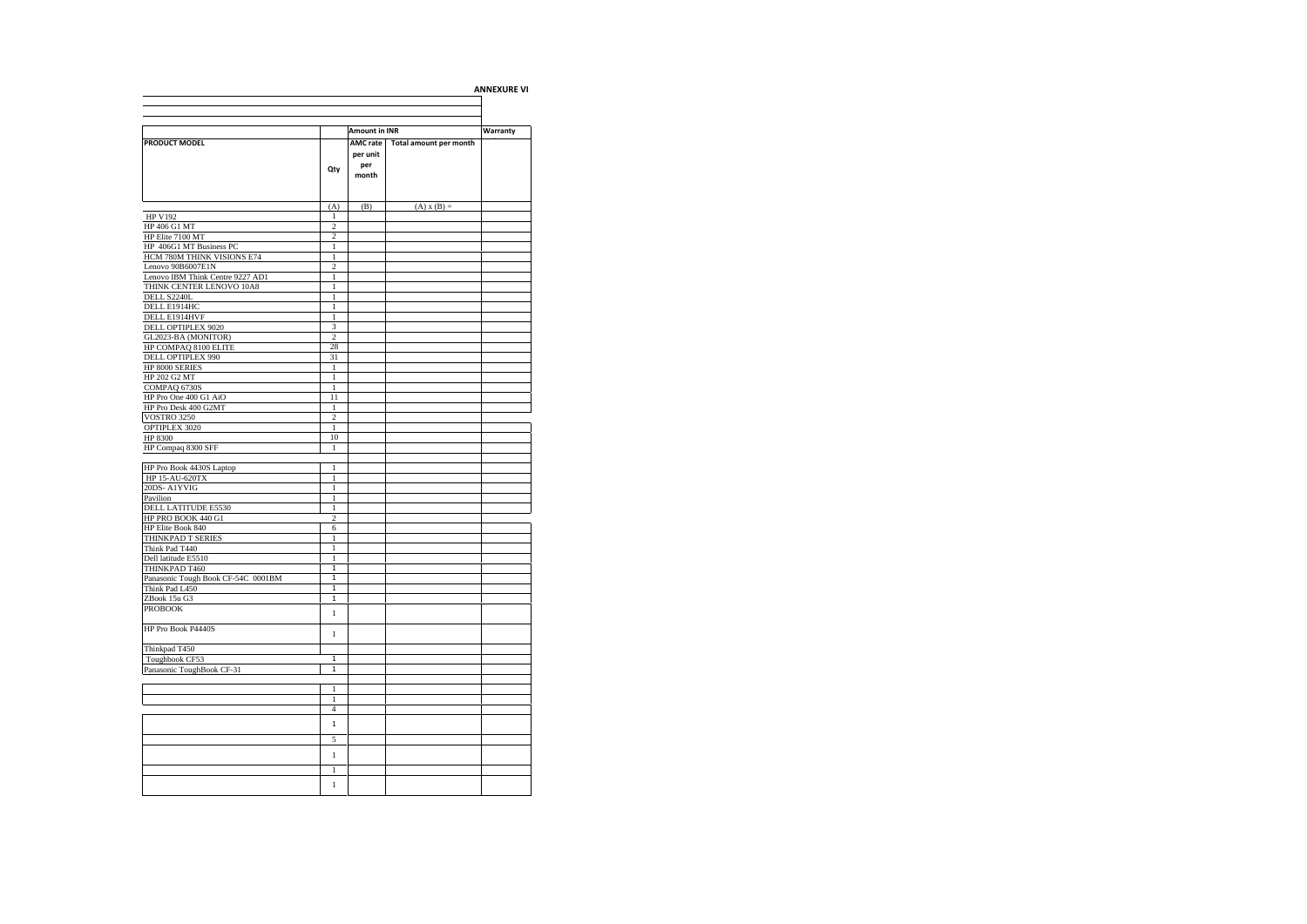| $\mathbf{1}$<br>$\,1$<br>$\overline{4}$<br>$\overline{1}$<br>$\mathbf{1}$<br>$\overline{1}$<br>$\overline{4}$<br>$\boldsymbol{7}$<br>$\overline{\mathbf{3}}$<br>$\,1$<br>$\begin{array}{c}\n1 \\ 6 \\ 2 \\ 1\n\end{array}$<br>$\overline{1}$<br>$\overline{1}$<br>$\overline{1}$<br>$\overline{1}$<br>$\begin{array}{c} 1 \\ 1 \\ 1 \end{array}$<br>$\begin{array}{c} 1 \\ 1 \\ 1 \\ 1 \end{array}$<br>$\frac{1}{1}$<br>$\overline{1}$<br>$\overline{1}$<br>$\overline{1}$<br>$\overline{1}$<br>$\overline{1}$<br>$\overline{1}$<br>$\overline{1}$<br>$\frac{1}{1}$<br>$\begin{array}{c} 1 \\ 2 \\ 1 \\ 4 \\ 1 \end{array}$<br>$\overline{1}$<br>$\frac{1}{2}$<br>$\,$ $\,$<br>$\overline{1}$<br>$\overline{1}$<br>$\overline{1}$<br>$\frac{1}{2}$<br>$\frac{1}{1}$<br>$\mathbf{1}$<br>$\overline{1}$<br>$\overline{1}$<br>$\overline{1}$<br>$\frac{1}{1}$<br>$\mathbf{1}$<br>$\mathbf{1}$<br>$\overline{1}$ |                |  |  |
|--------------------------------------------------------------------------------------------------------------------------------------------------------------------------------------------------------------------------------------------------------------------------------------------------------------------------------------------------------------------------------------------------------------------------------------------------------------------------------------------------------------------------------------------------------------------------------------------------------------------------------------------------------------------------------------------------------------------------------------------------------------------------------------------------------------------------------------------------------------------------------------------------------------|----------------|--|--|
|                                                                                                                                                                                                                                                                                                                                                                                                                                                                                                                                                                                                                                                                                                                                                                                                                                                                                                              |                |  |  |
|                                                                                                                                                                                                                                                                                                                                                                                                                                                                                                                                                                                                                                                                                                                                                                                                                                                                                                              |                |  |  |
|                                                                                                                                                                                                                                                                                                                                                                                                                                                                                                                                                                                                                                                                                                                                                                                                                                                                                                              |                |  |  |
|                                                                                                                                                                                                                                                                                                                                                                                                                                                                                                                                                                                                                                                                                                                                                                                                                                                                                                              |                |  |  |
|                                                                                                                                                                                                                                                                                                                                                                                                                                                                                                                                                                                                                                                                                                                                                                                                                                                                                                              |                |  |  |
|                                                                                                                                                                                                                                                                                                                                                                                                                                                                                                                                                                                                                                                                                                                                                                                                                                                                                                              |                |  |  |
|                                                                                                                                                                                                                                                                                                                                                                                                                                                                                                                                                                                                                                                                                                                                                                                                                                                                                                              |                |  |  |
|                                                                                                                                                                                                                                                                                                                                                                                                                                                                                                                                                                                                                                                                                                                                                                                                                                                                                                              |                |  |  |
|                                                                                                                                                                                                                                                                                                                                                                                                                                                                                                                                                                                                                                                                                                                                                                                                                                                                                                              |                |  |  |
|                                                                                                                                                                                                                                                                                                                                                                                                                                                                                                                                                                                                                                                                                                                                                                                                                                                                                                              |                |  |  |
|                                                                                                                                                                                                                                                                                                                                                                                                                                                                                                                                                                                                                                                                                                                                                                                                                                                                                                              |                |  |  |
|                                                                                                                                                                                                                                                                                                                                                                                                                                                                                                                                                                                                                                                                                                                                                                                                                                                                                                              |                |  |  |
|                                                                                                                                                                                                                                                                                                                                                                                                                                                                                                                                                                                                                                                                                                                                                                                                                                                                                                              |                |  |  |
|                                                                                                                                                                                                                                                                                                                                                                                                                                                                                                                                                                                                                                                                                                                                                                                                                                                                                                              |                |  |  |
|                                                                                                                                                                                                                                                                                                                                                                                                                                                                                                                                                                                                                                                                                                                                                                                                                                                                                                              |                |  |  |
|                                                                                                                                                                                                                                                                                                                                                                                                                                                                                                                                                                                                                                                                                                                                                                                                                                                                                                              |                |  |  |
|                                                                                                                                                                                                                                                                                                                                                                                                                                                                                                                                                                                                                                                                                                                                                                                                                                                                                                              |                |  |  |
|                                                                                                                                                                                                                                                                                                                                                                                                                                                                                                                                                                                                                                                                                                                                                                                                                                                                                                              |                |  |  |
|                                                                                                                                                                                                                                                                                                                                                                                                                                                                                                                                                                                                                                                                                                                                                                                                                                                                                                              |                |  |  |
|                                                                                                                                                                                                                                                                                                                                                                                                                                                                                                                                                                                                                                                                                                                                                                                                                                                                                                              |                |  |  |
|                                                                                                                                                                                                                                                                                                                                                                                                                                                                                                                                                                                                                                                                                                                                                                                                                                                                                                              |                |  |  |
|                                                                                                                                                                                                                                                                                                                                                                                                                                                                                                                                                                                                                                                                                                                                                                                                                                                                                                              |                |  |  |
|                                                                                                                                                                                                                                                                                                                                                                                                                                                                                                                                                                                                                                                                                                                                                                                                                                                                                                              |                |  |  |
|                                                                                                                                                                                                                                                                                                                                                                                                                                                                                                                                                                                                                                                                                                                                                                                                                                                                                                              |                |  |  |
|                                                                                                                                                                                                                                                                                                                                                                                                                                                                                                                                                                                                                                                                                                                                                                                                                                                                                                              |                |  |  |
|                                                                                                                                                                                                                                                                                                                                                                                                                                                                                                                                                                                                                                                                                                                                                                                                                                                                                                              |                |  |  |
|                                                                                                                                                                                                                                                                                                                                                                                                                                                                                                                                                                                                                                                                                                                                                                                                                                                                                                              |                |  |  |
|                                                                                                                                                                                                                                                                                                                                                                                                                                                                                                                                                                                                                                                                                                                                                                                                                                                                                                              |                |  |  |
|                                                                                                                                                                                                                                                                                                                                                                                                                                                                                                                                                                                                                                                                                                                                                                                                                                                                                                              |                |  |  |
|                                                                                                                                                                                                                                                                                                                                                                                                                                                                                                                                                                                                                                                                                                                                                                                                                                                                                                              |                |  |  |
|                                                                                                                                                                                                                                                                                                                                                                                                                                                                                                                                                                                                                                                                                                                                                                                                                                                                                                              |                |  |  |
|                                                                                                                                                                                                                                                                                                                                                                                                                                                                                                                                                                                                                                                                                                                                                                                                                                                                                                              |                |  |  |
|                                                                                                                                                                                                                                                                                                                                                                                                                                                                                                                                                                                                                                                                                                                                                                                                                                                                                                              |                |  |  |
|                                                                                                                                                                                                                                                                                                                                                                                                                                                                                                                                                                                                                                                                                                                                                                                                                                                                                                              |                |  |  |
|                                                                                                                                                                                                                                                                                                                                                                                                                                                                                                                                                                                                                                                                                                                                                                                                                                                                                                              |                |  |  |
|                                                                                                                                                                                                                                                                                                                                                                                                                                                                                                                                                                                                                                                                                                                                                                                                                                                                                                              |                |  |  |
|                                                                                                                                                                                                                                                                                                                                                                                                                                                                                                                                                                                                                                                                                                                                                                                                                                                                                                              |                |  |  |
|                                                                                                                                                                                                                                                                                                                                                                                                                                                                                                                                                                                                                                                                                                                                                                                                                                                                                                              |                |  |  |
|                                                                                                                                                                                                                                                                                                                                                                                                                                                                                                                                                                                                                                                                                                                                                                                                                                                                                                              |                |  |  |
|                                                                                                                                                                                                                                                                                                                                                                                                                                                                                                                                                                                                                                                                                                                                                                                                                                                                                                              |                |  |  |
|                                                                                                                                                                                                                                                                                                                                                                                                                                                                                                                                                                                                                                                                                                                                                                                                                                                                                                              |                |  |  |
|                                                                                                                                                                                                                                                                                                                                                                                                                                                                                                                                                                                                                                                                                                                                                                                                                                                                                                              |                |  |  |
|                                                                                                                                                                                                                                                                                                                                                                                                                                                                                                                                                                                                                                                                                                                                                                                                                                                                                                              |                |  |  |
|                                                                                                                                                                                                                                                                                                                                                                                                                                                                                                                                                                                                                                                                                                                                                                                                                                                                                                              |                |  |  |
|                                                                                                                                                                                                                                                                                                                                                                                                                                                                                                                                                                                                                                                                                                                                                                                                                                                                                                              |                |  |  |
|                                                                                                                                                                                                                                                                                                                                                                                                                                                                                                                                                                                                                                                                                                                                                                                                                                                                                                              |                |  |  |
|                                                                                                                                                                                                                                                                                                                                                                                                                                                                                                                                                                                                                                                                                                                                                                                                                                                                                                              |                |  |  |
|                                                                                                                                                                                                                                                                                                                                                                                                                                                                                                                                                                                                                                                                                                                                                                                                                                                                                                              |                |  |  |
|                                                                                                                                                                                                                                                                                                                                                                                                                                                                                                                                                                                                                                                                                                                                                                                                                                                                                                              |                |  |  |
|                                                                                                                                                                                                                                                                                                                                                                                                                                                                                                                                                                                                                                                                                                                                                                                                                                                                                                              |                |  |  |
|                                                                                                                                                                                                                                                                                                                                                                                                                                                                                                                                                                                                                                                                                                                                                                                                                                                                                                              |                |  |  |
|                                                                                                                                                                                                                                                                                                                                                                                                                                                                                                                                                                                                                                                                                                                                                                                                                                                                                                              |                |  |  |
|                                                                                                                                                                                                                                                                                                                                                                                                                                                                                                                                                                                                                                                                                                                                                                                                                                                                                                              |                |  |  |
|                                                                                                                                                                                                                                                                                                                                                                                                                                                                                                                                                                                                                                                                                                                                                                                                                                                                                                              |                |  |  |
|                                                                                                                                                                                                                                                                                                                                                                                                                                                                                                                                                                                                                                                                                                                                                                                                                                                                                                              |                |  |  |
|                                                                                                                                                                                                                                                                                                                                                                                                                                                                                                                                                                                                                                                                                                                                                                                                                                                                                                              |                |  |  |
|                                                                                                                                                                                                                                                                                                                                                                                                                                                                                                                                                                                                                                                                                                                                                                                                                                                                                                              |                |  |  |
|                                                                                                                                                                                                                                                                                                                                                                                                                                                                                                                                                                                                                                                                                                                                                                                                                                                                                                              |                |  |  |
|                                                                                                                                                                                                                                                                                                                                                                                                                                                                                                                                                                                                                                                                                                                                                                                                                                                                                                              |                |  |  |
|                                                                                                                                                                                                                                                                                                                                                                                                                                                                                                                                                                                                                                                                                                                                                                                                                                                                                                              |                |  |  |
|                                                                                                                                                                                                                                                                                                                                                                                                                                                                                                                                                                                                                                                                                                                                                                                                                                                                                                              |                |  |  |
|                                                                                                                                                                                                                                                                                                                                                                                                                                                                                                                                                                                                                                                                                                                                                                                                                                                                                                              | $\overline{1}$ |  |  |